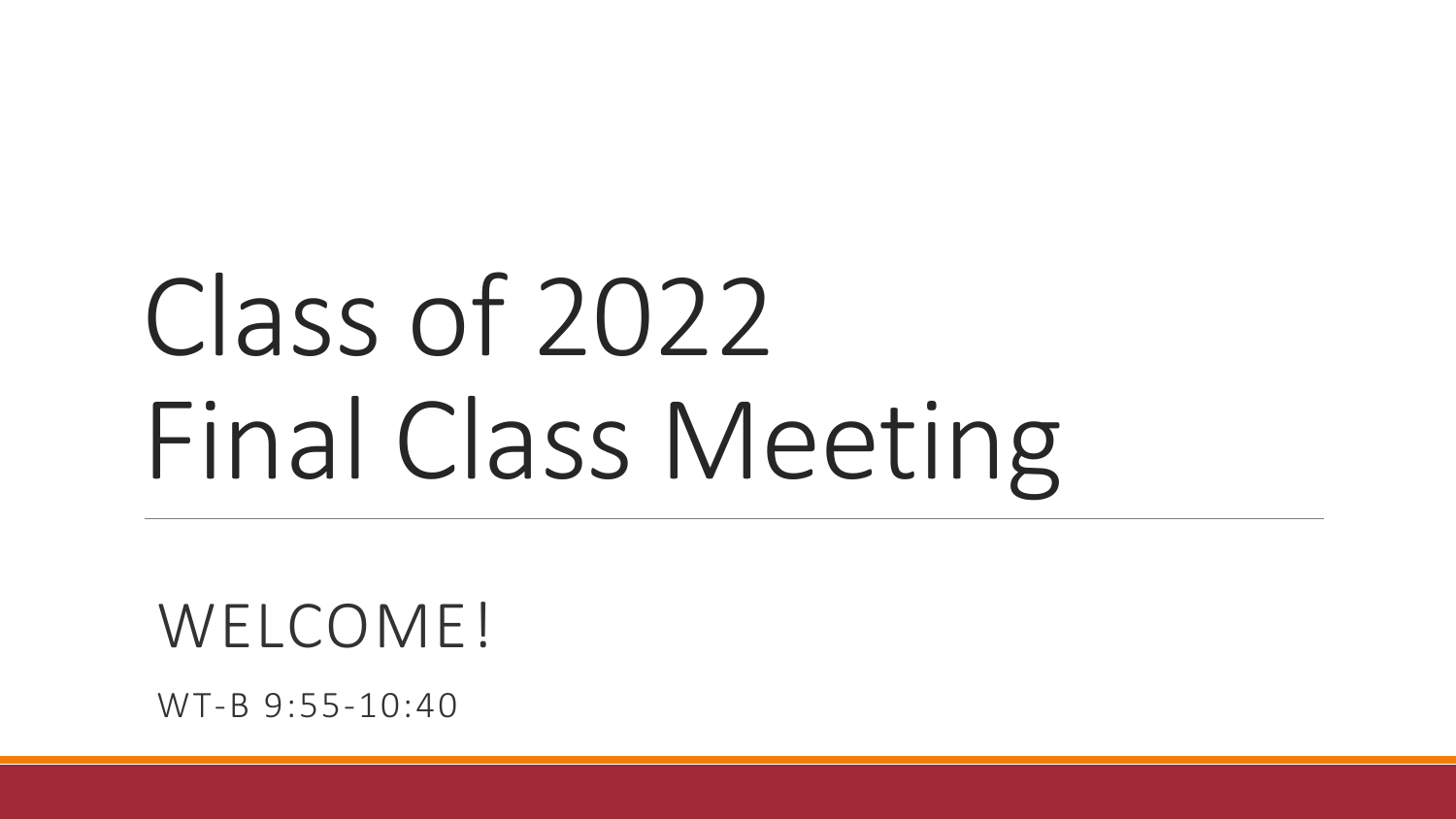## Class of 2022 Final Class Meeting!

 $\triangleright$ Important Information that you need to wrap up your time at EHS:

Graduation Requirements (non-academic)

Schedule of Events

**≻Day of Event Timelines >Friday before Graduation S**Graduation

This PPT will be posted on the Senior Page of the EHS Website

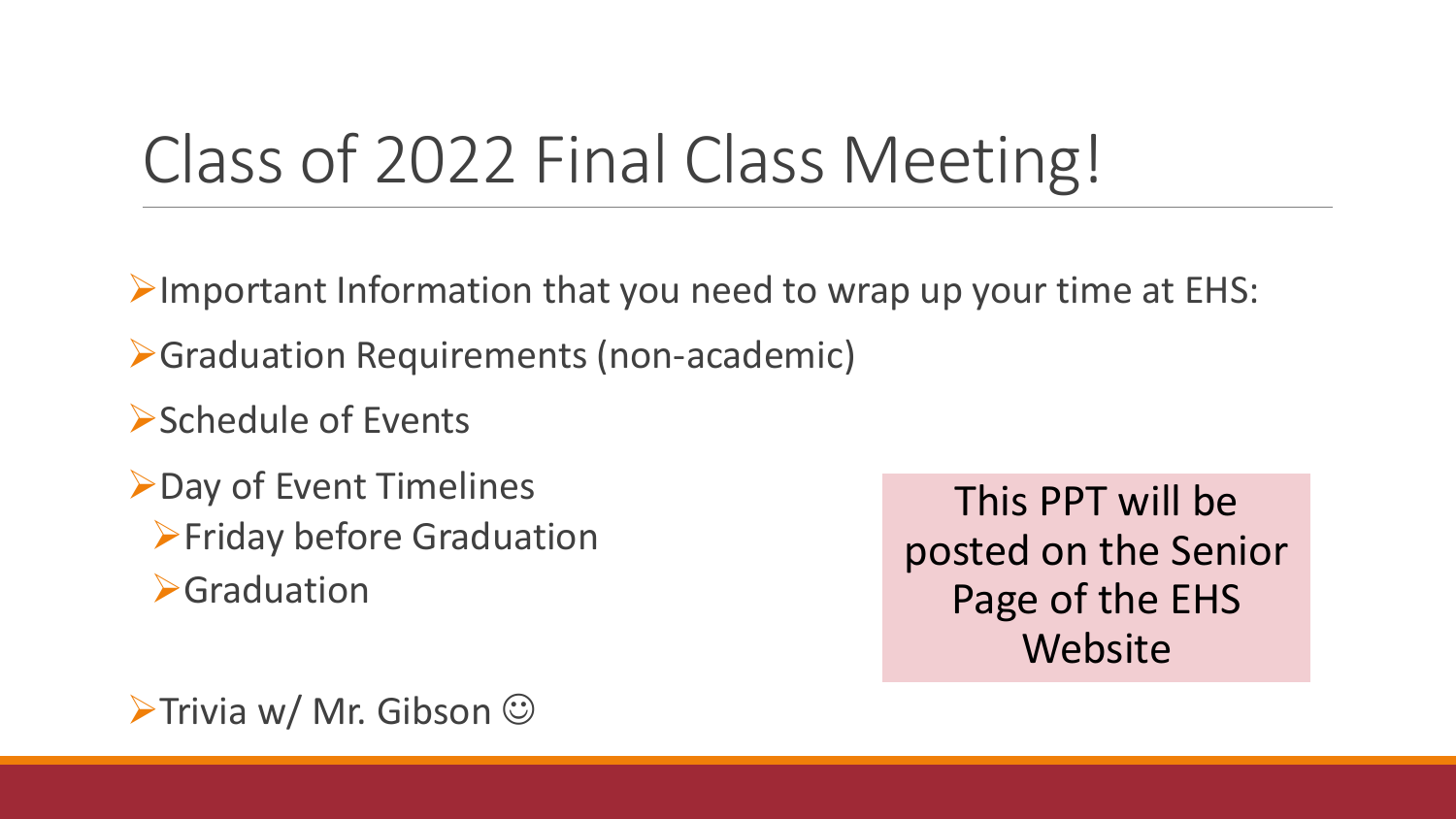#### Xello & Post H.S. Plan Form

A graduation requirement!

Email [tward@lwsd.org](mailto:tward@lwsd.org) for questions/help.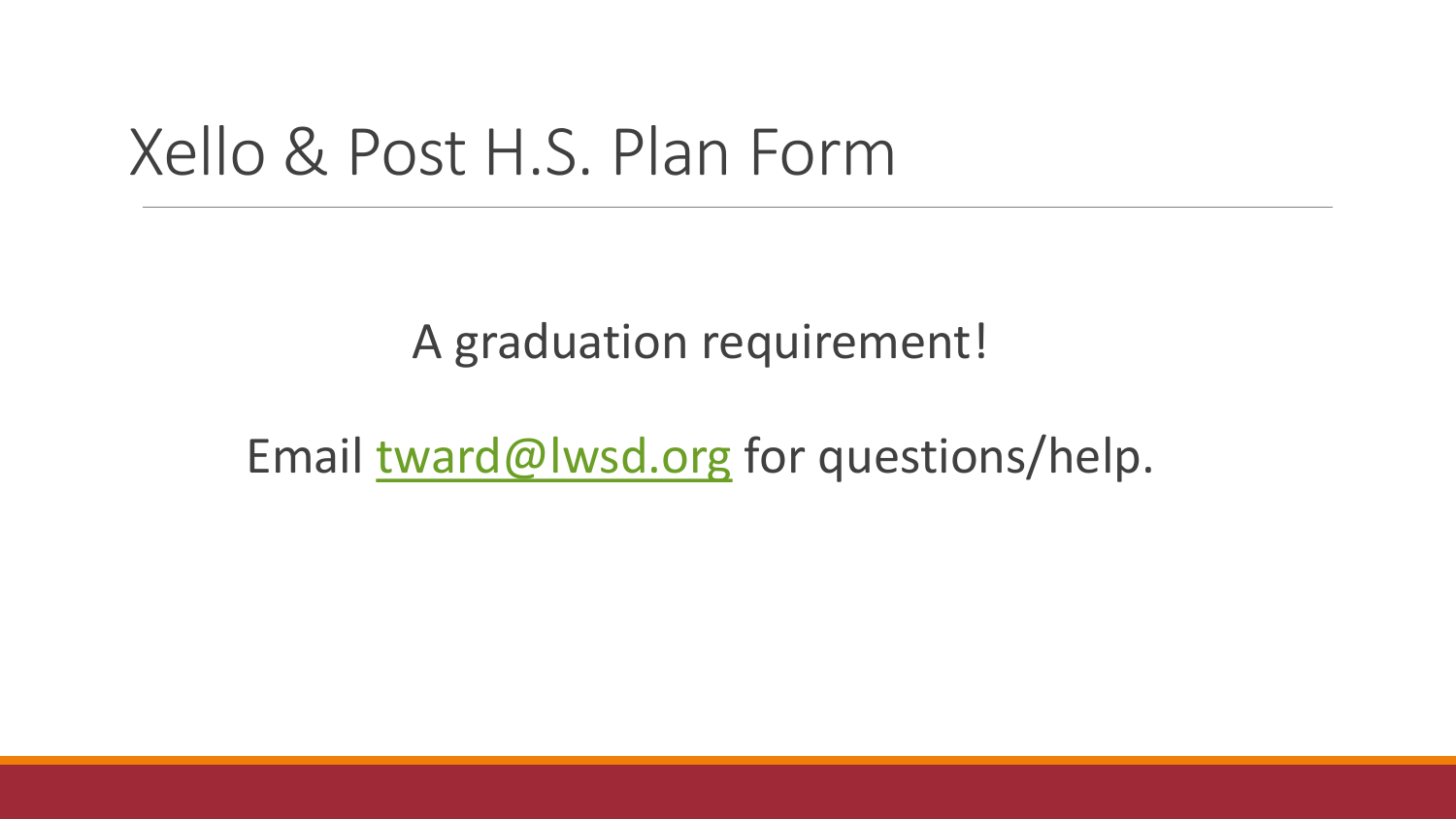#### Jostens

#### Have you ordered what you need?

#### It's not too late!

#### Cap, gown, tassel, stole at grad rehearsal

No decorations

[www.Jostens.com](http://www.jostens.com/)

1-800-JOSTENS (567-8367)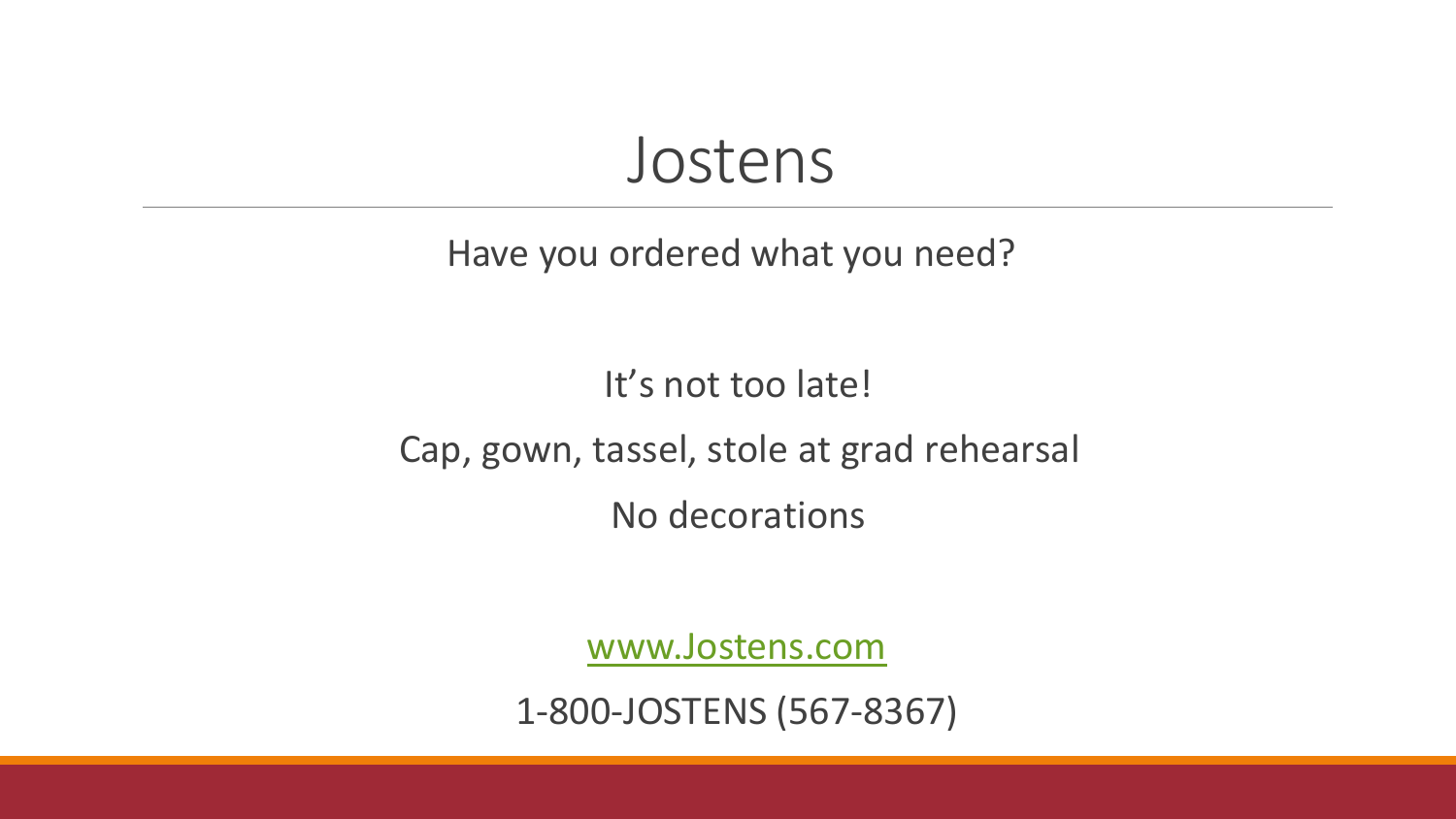### End-of-Year Events

6/1-10 Turn in textbooks, laptops and locker cleanout

- 6/6-8 Senior Finals
- 6/8 Yearbook Distribution
- 6/10 Senior Breakfast and Awards Assembly
- 6/10 Mandatory Graduation Rehearsal; pick up cap and gown
- 6/10 Moving up Assembly and PTSA Senior Send off celebration
- 6/11 Convocation
- 6/13 Graduation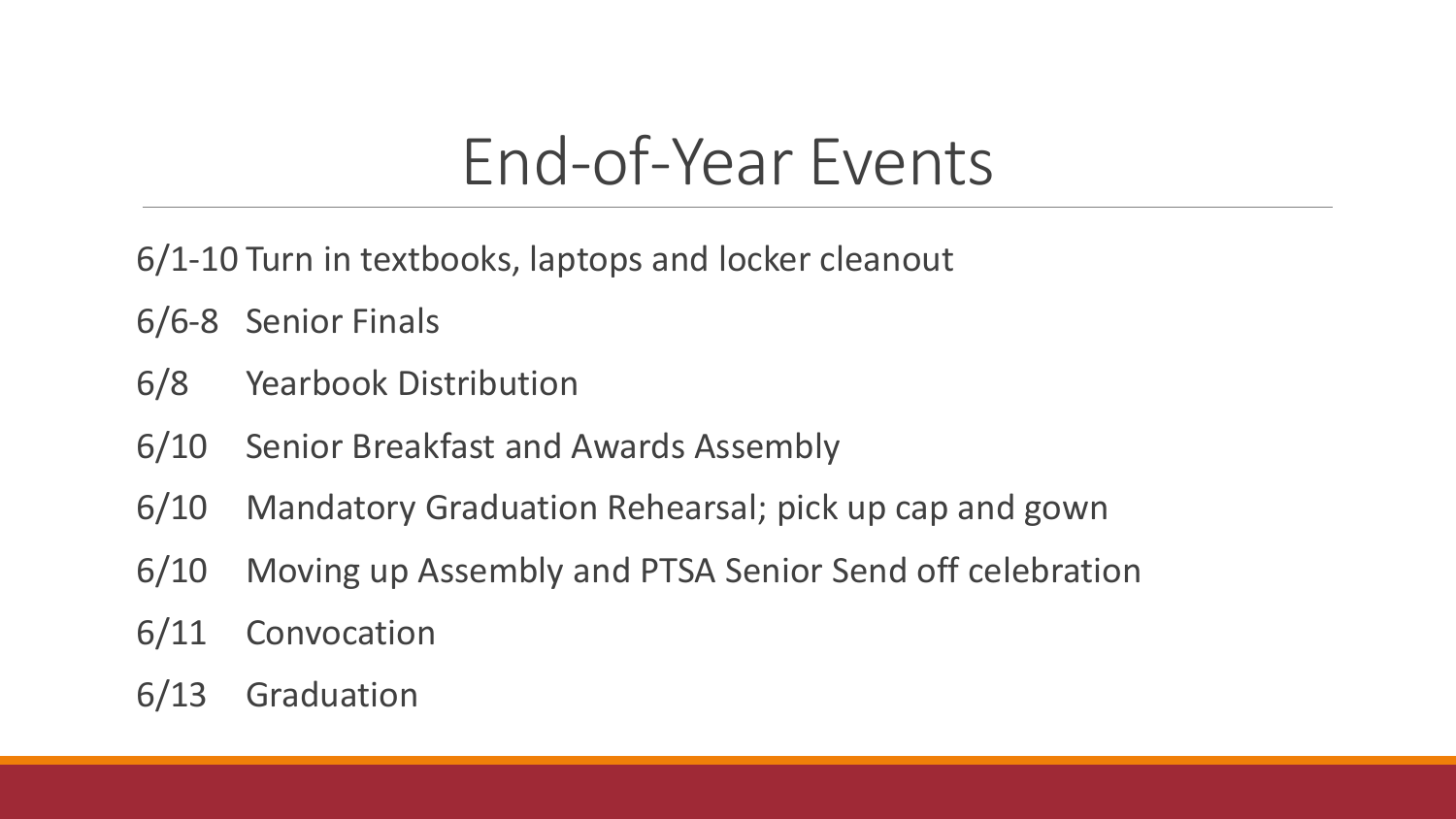#### How can you get ready now?

**Take care of library books, textbooks, uniforms, fines, lockers, transcript requests.** 

**If you have a cracked screen or missing charger, take care of it now!**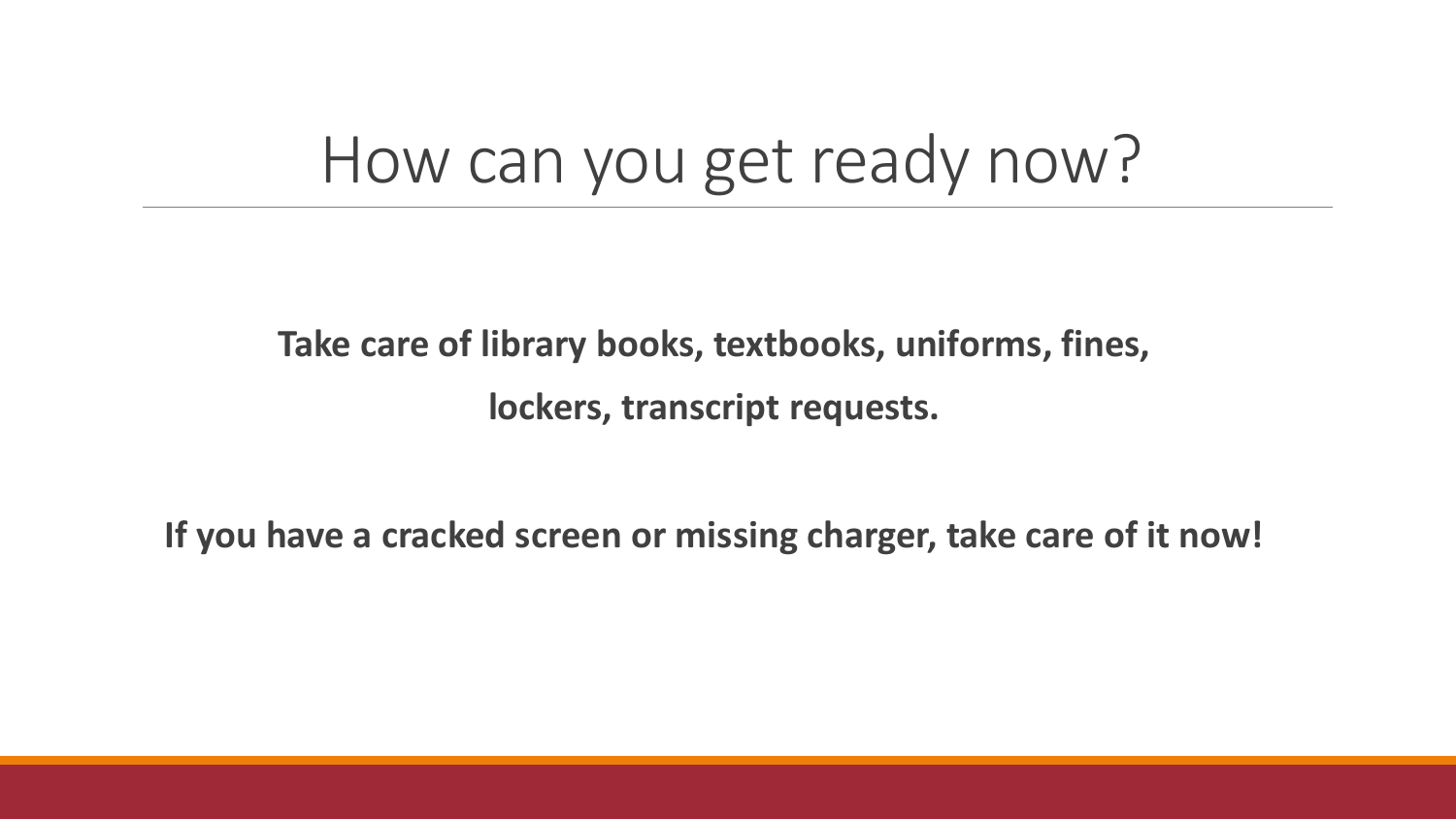#### Prom is Tomorrow, May 7th

#### 6:30 – 11:00 PM

#### The Golf Club at New Castle 15500 Six Penny Ln, Newcastle WA 98059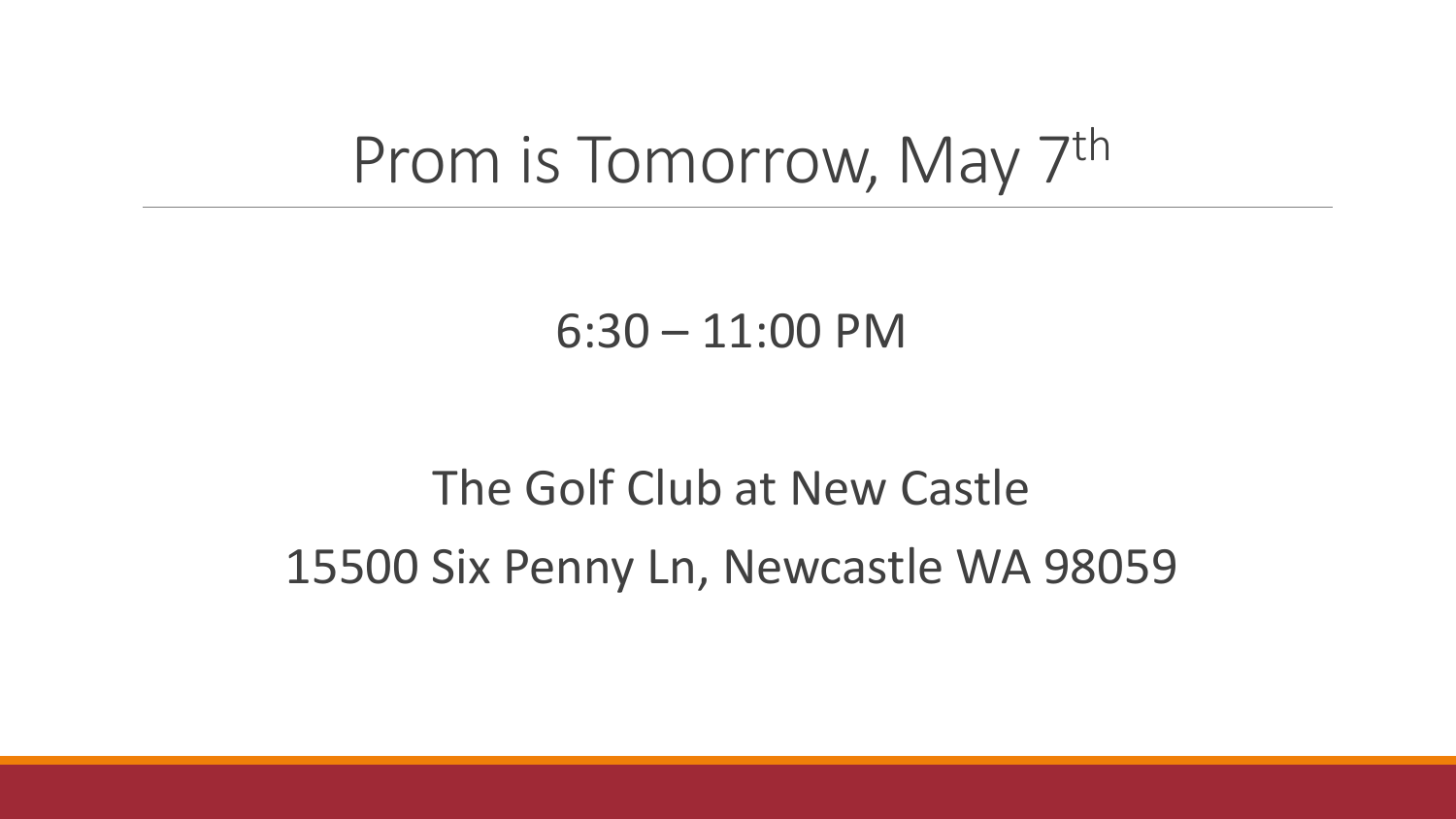#### Prom

#### See the Main Office to purchase last-minute tickets Only 30 tickets left! \$75 each

Make good decisions!!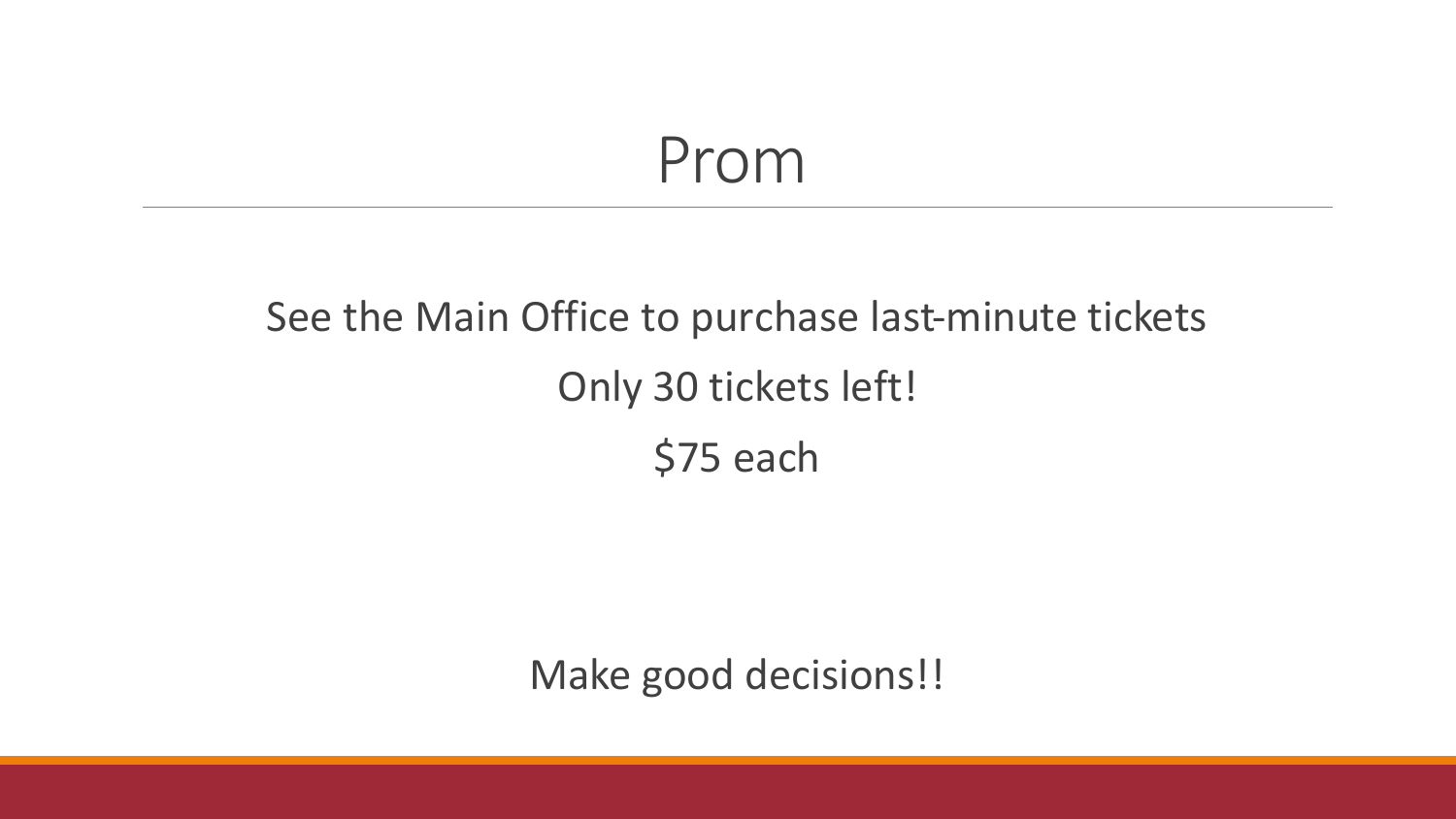### June  $1^\text{st} - 10^\text{th}$

- 6/1 Deadline to complete senior exit survey and request final transcripts.
- 6/6-8 Laptop turn in
- 6/6-8 Senior finals
- 6/10 Locker cleanout
- 6/10 Senior Graduation rehearsal day and assembly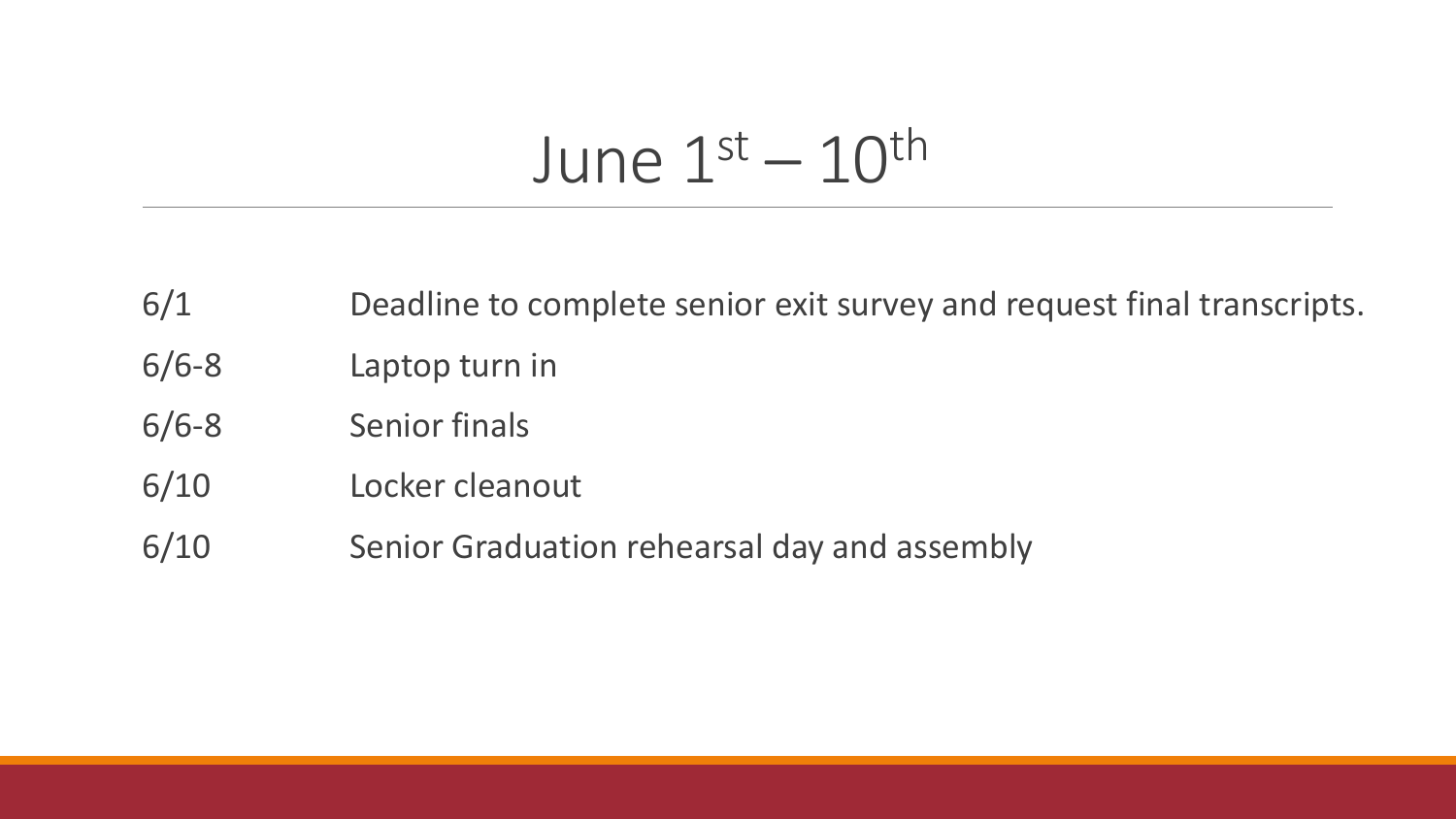## June 10 (Friday before graduation)

- 7:00-8:30 Senior Last Chance turn-in
- 8:30-9:00 Senior Breakfast
- 9:00-10:00 Senior Awards
- 10:00-11:30 Rehearsal
- 11:30-1:00 Senior Last Chance Turn-in receive cap and gowns
- 1:00-2:20 Moving up Assembly tunnel of tears
- 2:30-5:00 TSA Senior Send-off Celebration

That's it – you're officially done! WSPS!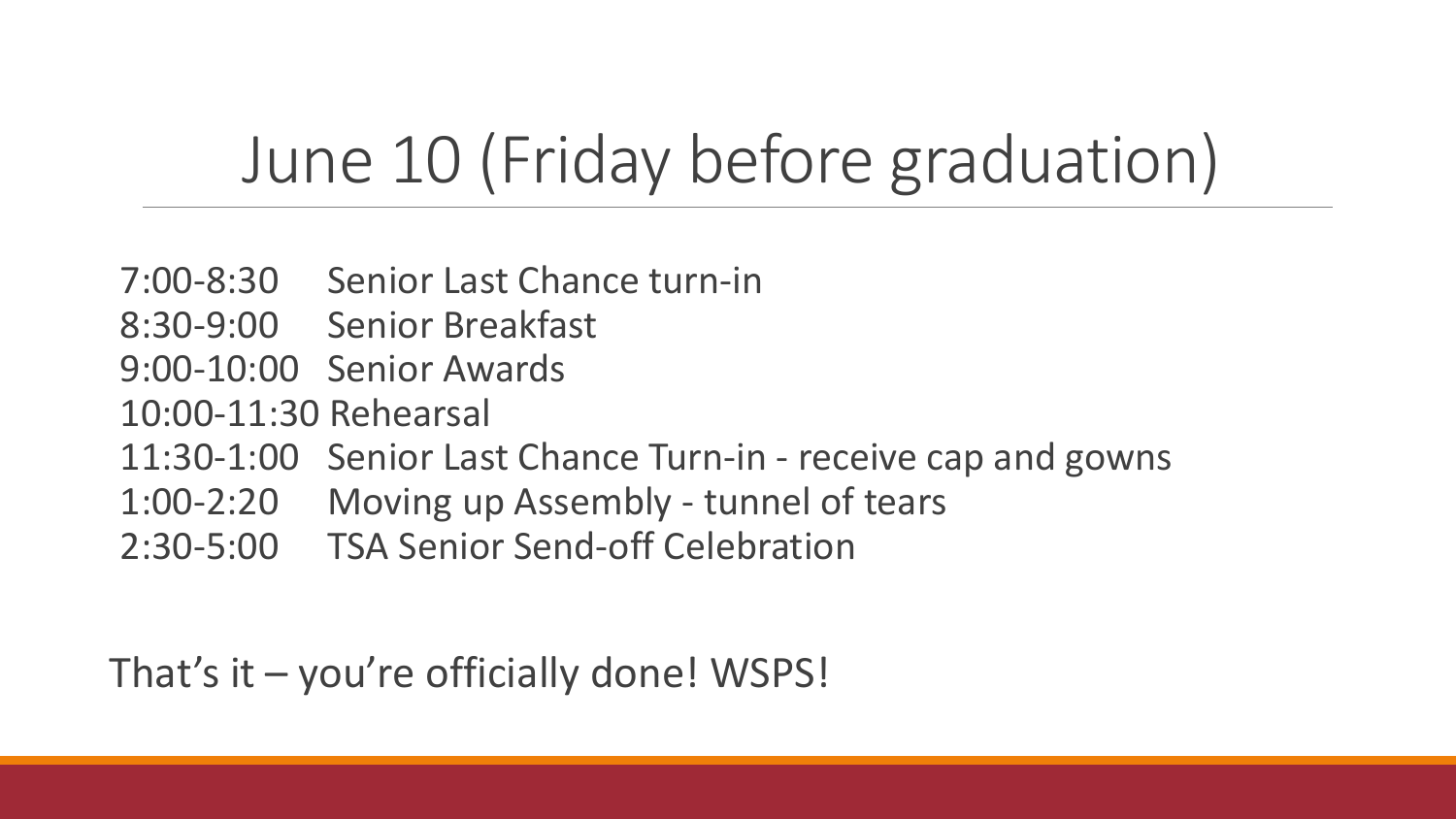## Eastlake Convocation

SATURDAY, JUNE 11TH, 9:30AM, TIMBERLAKE CHURCH SENIORS ARRIVE BY 8:45. DOOR OPEN AT 9:00.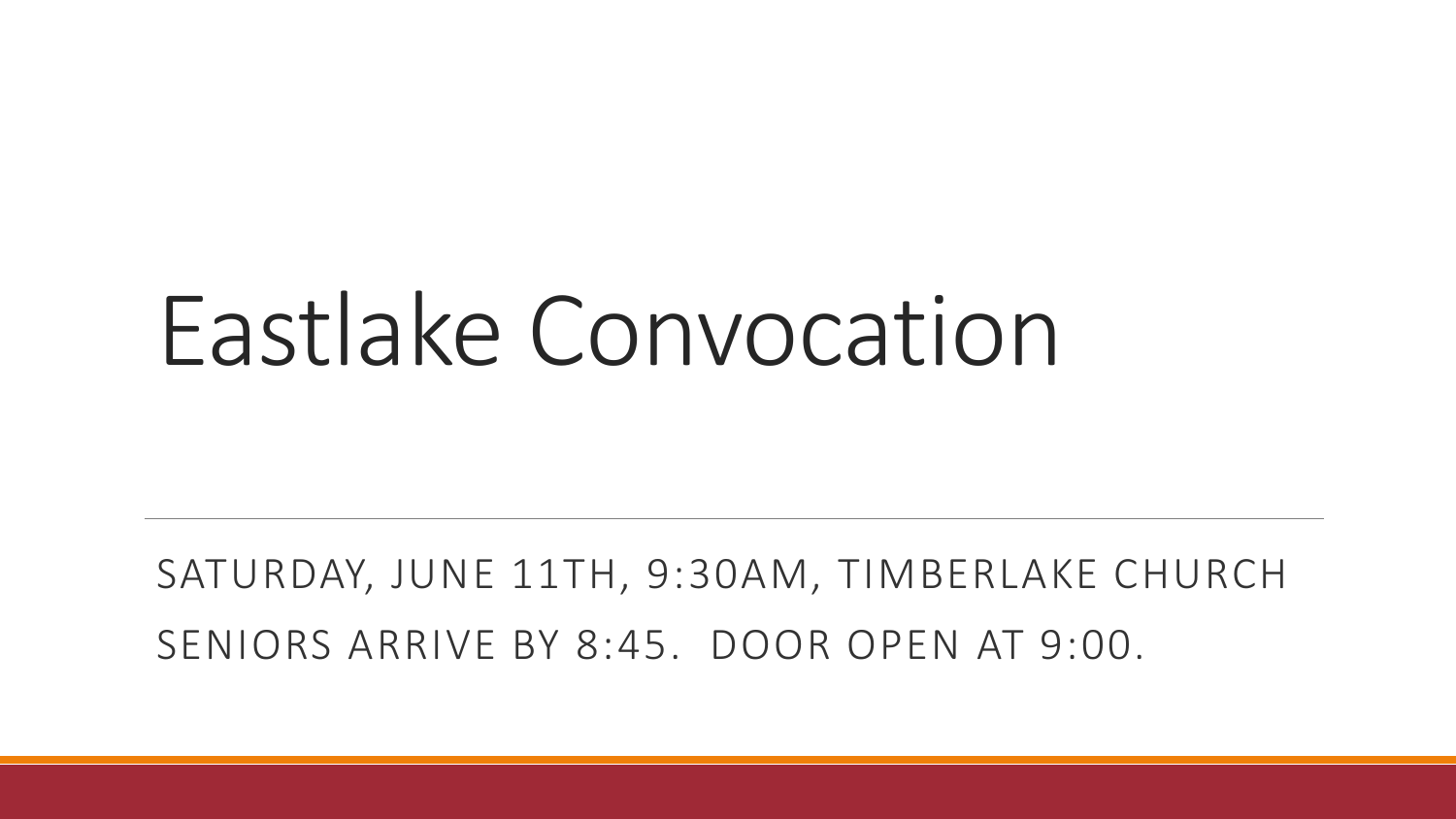#### June 13 Graduation

Enter UW Alaska Airlines Arena at the southwest docking area Be inside by 10:00. Find your assigned teacher All performers will arrive at 9:30, everyone else at 10:00 Allow time to park in a paid lot Family and friends can arrive at 10:00 or later Commencement Ceremony is 11:00– 1:30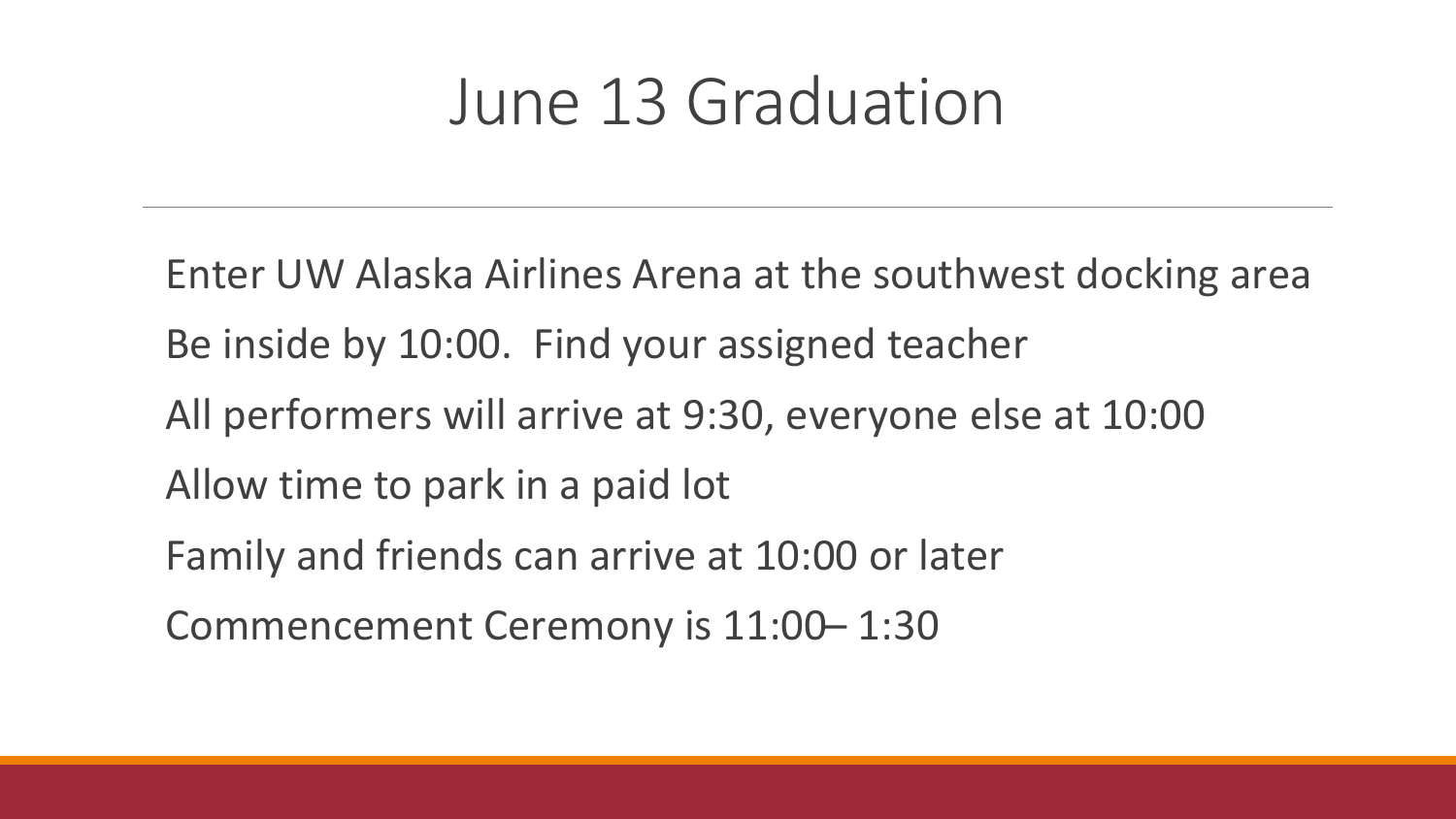#### June 14

#### Pick up official diploma from Eastlake if all fines are paid Transcripts will be forwarded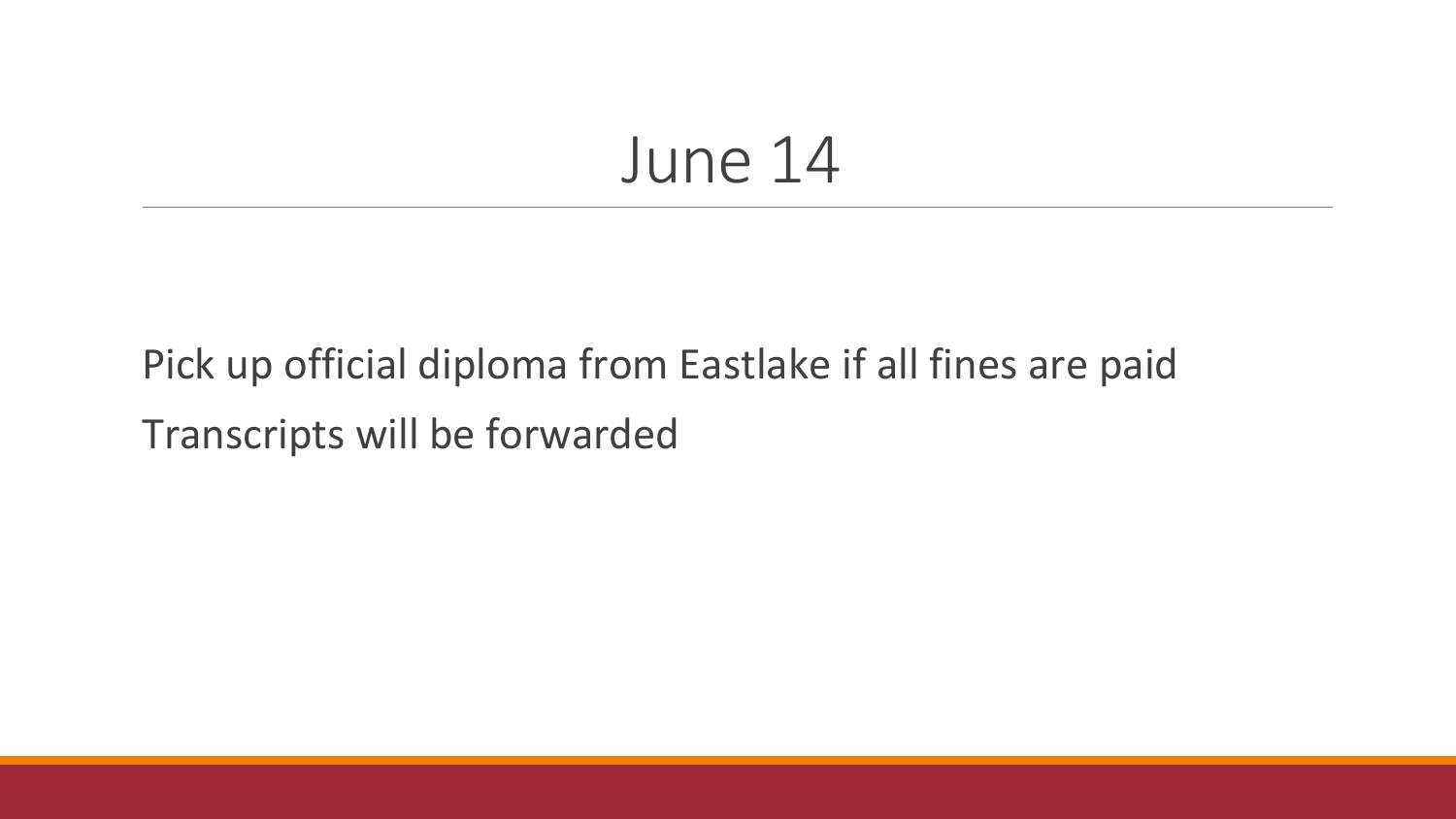FAQs

Who can participate in the graduation ceremony?

 $\checkmark$  Students who have met all graduation requirements.

Who can get diplomas starting on June 14?

Graduates who have paid all fines and fees and have turned everything in.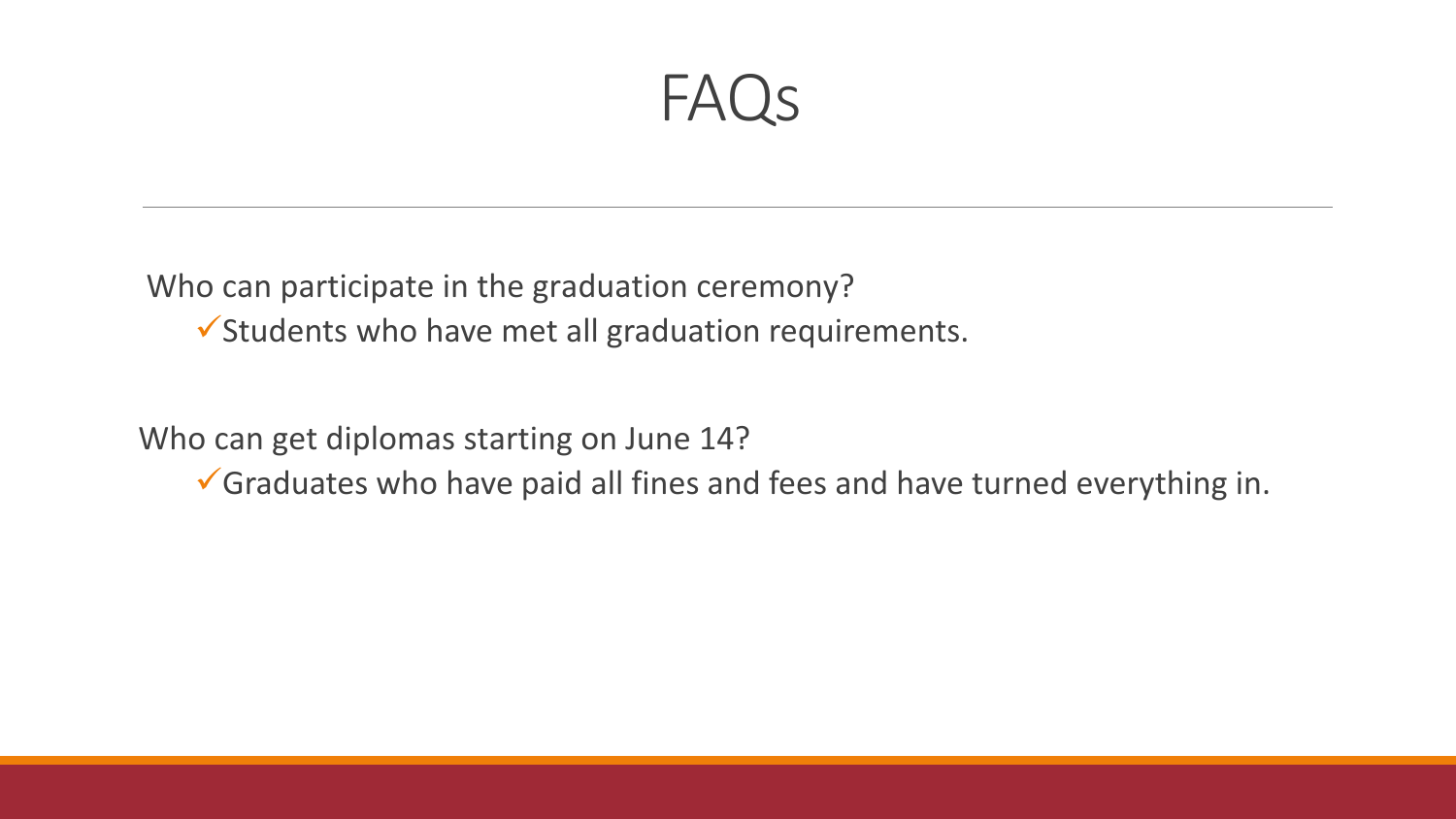## Questions? Contact the following:

Graduation Requirements: your counselor!

Transcripts: your counselor!

Fines: [kguinasso@lwsd.org](mailto:kguinasso@lwsd.org)

XELLO/Post-HS Plan: [tward@lwsd.org](mailto:tward@lwsd.org)

Graduation Ceremony: [dafisher@lwsd.org](mailto:dafisher@lwsd.org)

Diplomas: [agibson@lwsd.org](mailto:agibson@lwsd.org)

Prom: [kijacobson@lwsd.org](mailto:kijacobson@lwsd.org)

Yearbook: [dijay@lwsd.org](mailto:dijay@lwsd.org)

Jostens Orders: www.Jostens.com